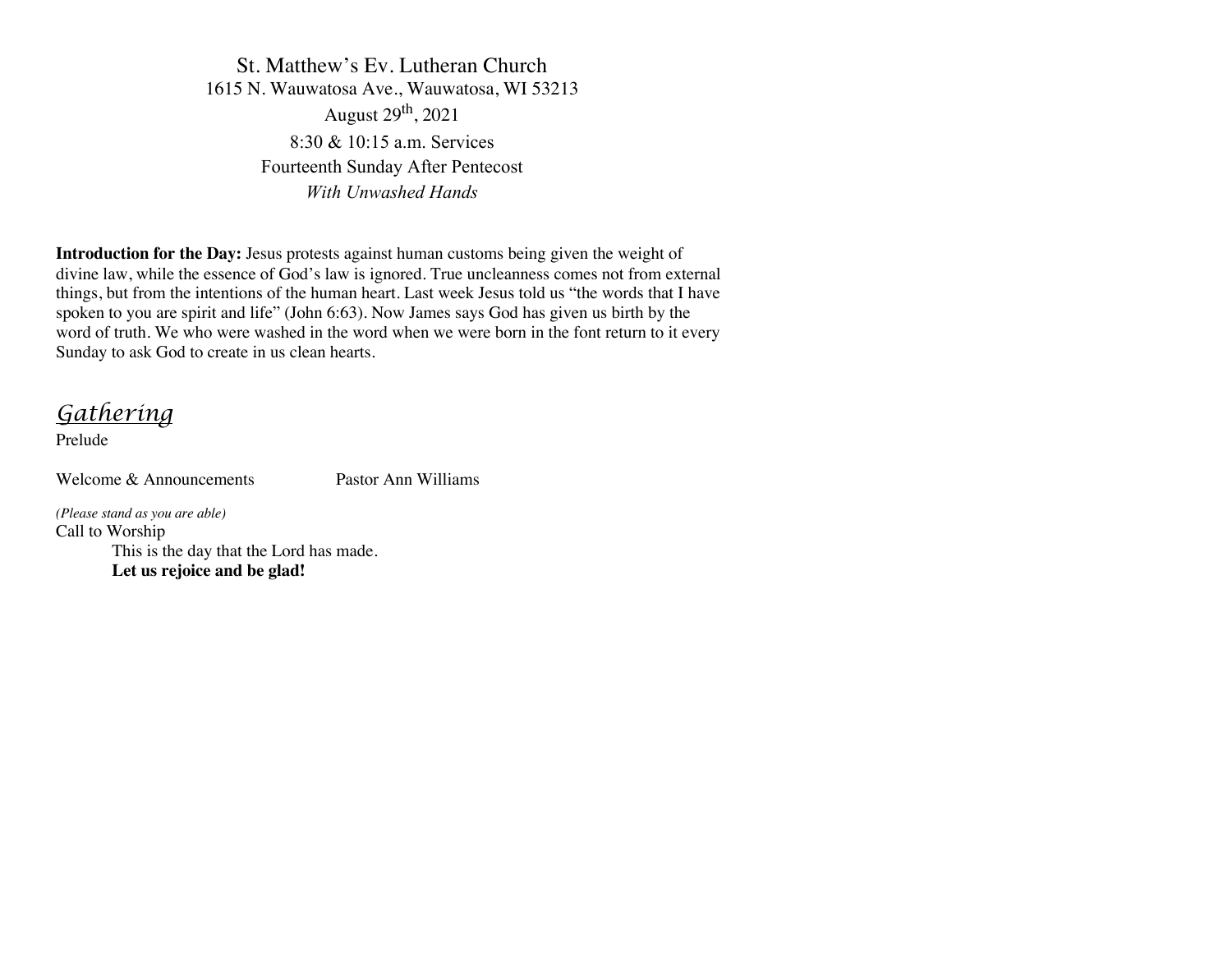

Text: Anonymous; tr. Gerhard M. Cartford, b. 1923. English Text Copyright © 1998 Augsburg Fortress. Tune: Tune: Somos Uno, PM. Music: Anonymous. Podcast/Streamed/Reprinted with permission under One License A-703603. All rights reserved.

Confession and Forgiveness

In the name of the Father and of the Son and of the Holy Spirit.

#### **Amen.**

The Lord our God is near whenever we call.

**Let us therefore give heed to the Word.**

With true and honest hearts, let us confess our sins to the Lord.

 *(Silence is kept for reflection)*

2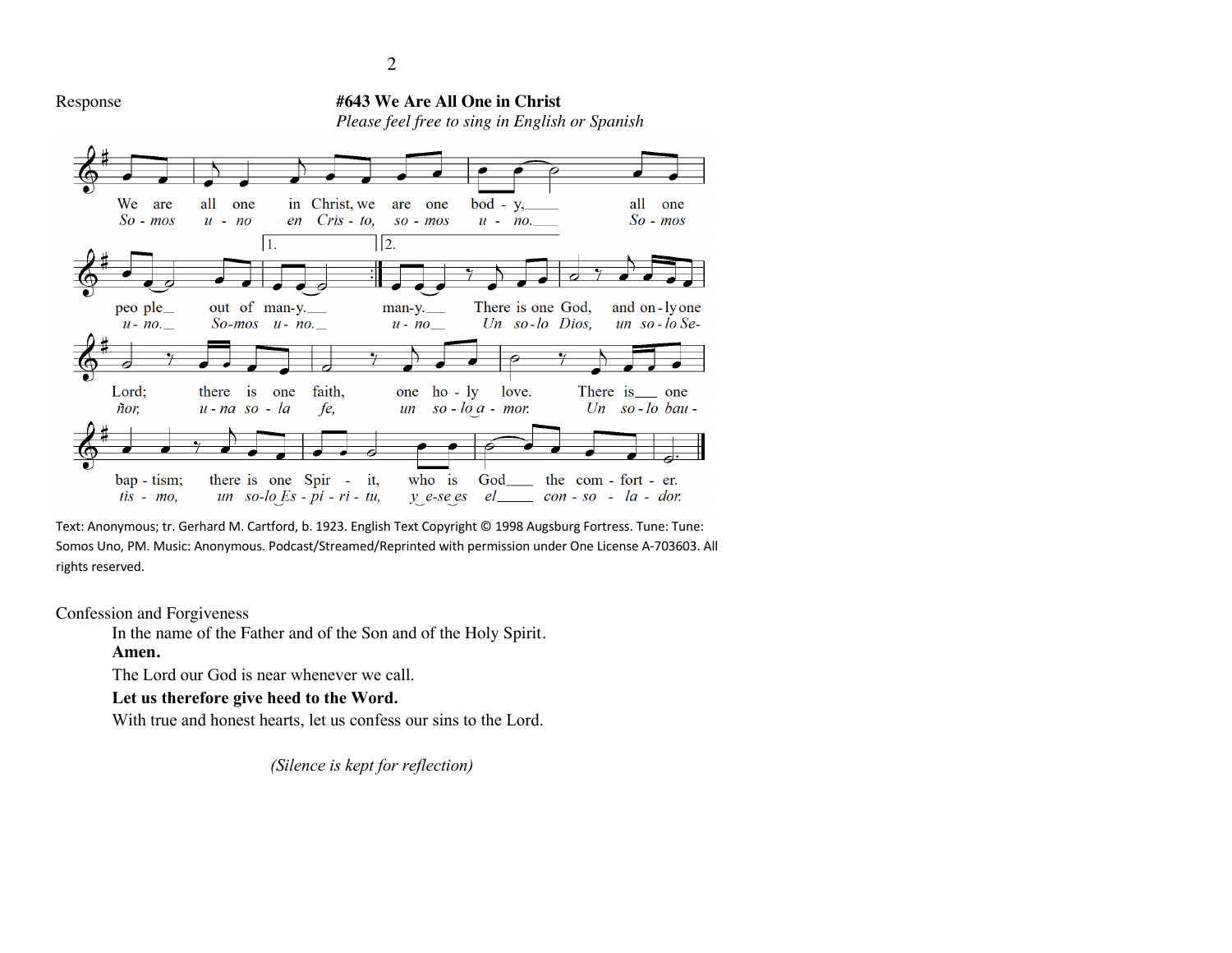3

O God, the Giver of every good and perfect gift,

**we confess that we have sinned against you in our thinking, in our speaking, and in our doing. We take your mercy for granted, and accept your loving kindness. For the sake of your Son, Jesus Christ, have mercy on us. Forgive our sins that we may follow where you lead, and fill us with perfect goodness, that we may live as your Spirit directs us, filled with all the fullness of God.**

The will of God is your redemption. The gift of God is eternal life through Jesus Christ, our Lord. In his name and for his sake, I declare to you the full forgiveness of all your sins. Honor him with your lips and your hearts.

#### **We will be doers of God's Word! Amen.**

#### Gathering Song **#870 We Praise You, O God**

- *1. We praise you, O God, our redeemer, creator; in grateful devotion our tribute we bring. We lay it before you; we kneel and adore you; we bless your holy name; glad praises we sing.*
- *2. We worship you, God of our fathers and mothers; through trial and tempest our guide you have been. When perils o'ertake us, you will not forsake us, and with your help, O Lord, our struggles we win.*
- *3. With voices united our praises we offer and gladly our songs of thanksgiving we raise. With you, Lord, beside us, your strong arm will guide us. To you, our great redeemer, forever be praise!*

Text: Julia C. Cory, 1882-1963. Music: A. Valerius, Nederlandtsch Gedenckclanck, 1626. Tune: Kremser 12 11 12 11.

Litany for *"With Unwashed Hands"* Sunday

Create in me a clean heart, O God,

**and renew a steadfast spirit within me.**

Our hearts harbor sin and fear of those who are different from themselves.

**Wash the evil and fear from our hearts.**

Our hearts are jealous and angry of others.

**Wash these jealous feelings and angry thoughts from our hearts.**

With hearts that are cleansed, the people of God are free to perform the work of the Church.

**May we be refreshed and ready to serve you wholeheartedly.**

With hearts that are cleansed,

**we worship the Lord.**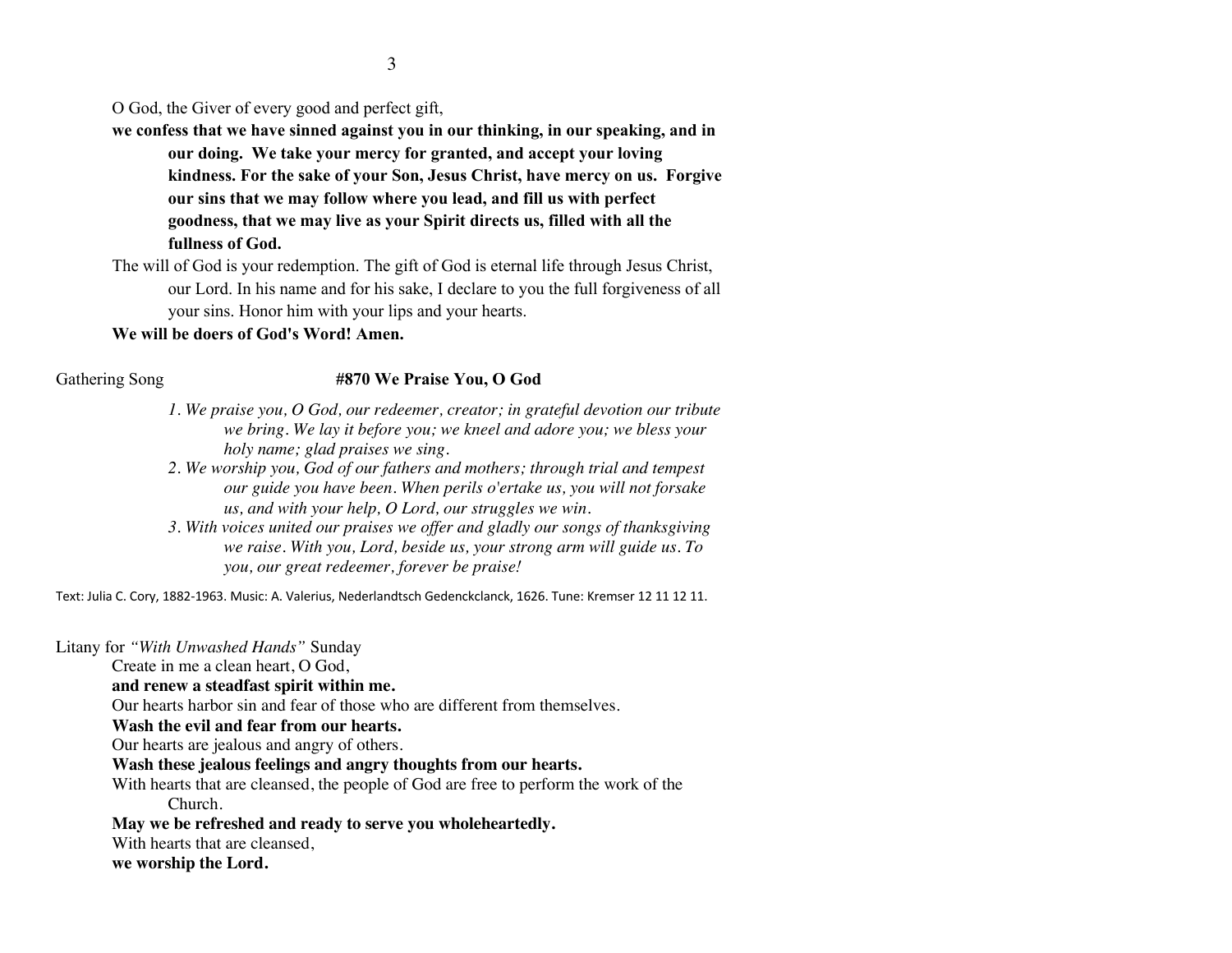Apostolic Greeting

The grace of our Lord Jesus Christ, the love of God and the communion of the Holy Spirit be with you all.

### **And also with you.**

#### Prayer of the Day

Let us pray. O God our strength, without you we are weak and wayward creatures. Protect us from all dangers that attack us from the outside, and cleanse us from all evil that arises from within ourselves, that we may be preserved through your Son, Jesus Christ, our Savior and Lord.

**Amen.**

## *Word*

# *(Please be seated)*

#### First Reading Deuteronomy 4:1-2, 6-9

*The Israelites believed the law was a divine gift that provided guidelines for living out the covenant. Moses commands the people to obey the law and to neither add to nor subtract from it. The Israelites are also to teach the law to their children and their children's children.*

Word of God, word of life. **Thanks be to God.**

Psalm Psalm 15 *LORD, who may dwell in your tabernacle? (Ps. 15:1)*

Let us read responsively from Psalm 15.

LORD, who may dwell in your tabernacle? Who may abide upon your holy hill?

**Those who lead a blameless life and do what is right, who speak the truth from their heart;**

they do not slander with the tongue, they do no evil to their friends; they do not cast discredit upon a neighbor.

**In their sight the wicked are rejected, but they honor those who fear the LORD. They have sworn upon their health and do not take back their word.**

They do not give their money in hope of gain, nor do they take bribes against the innocent.

**Those who do these things shall never be overthrown.**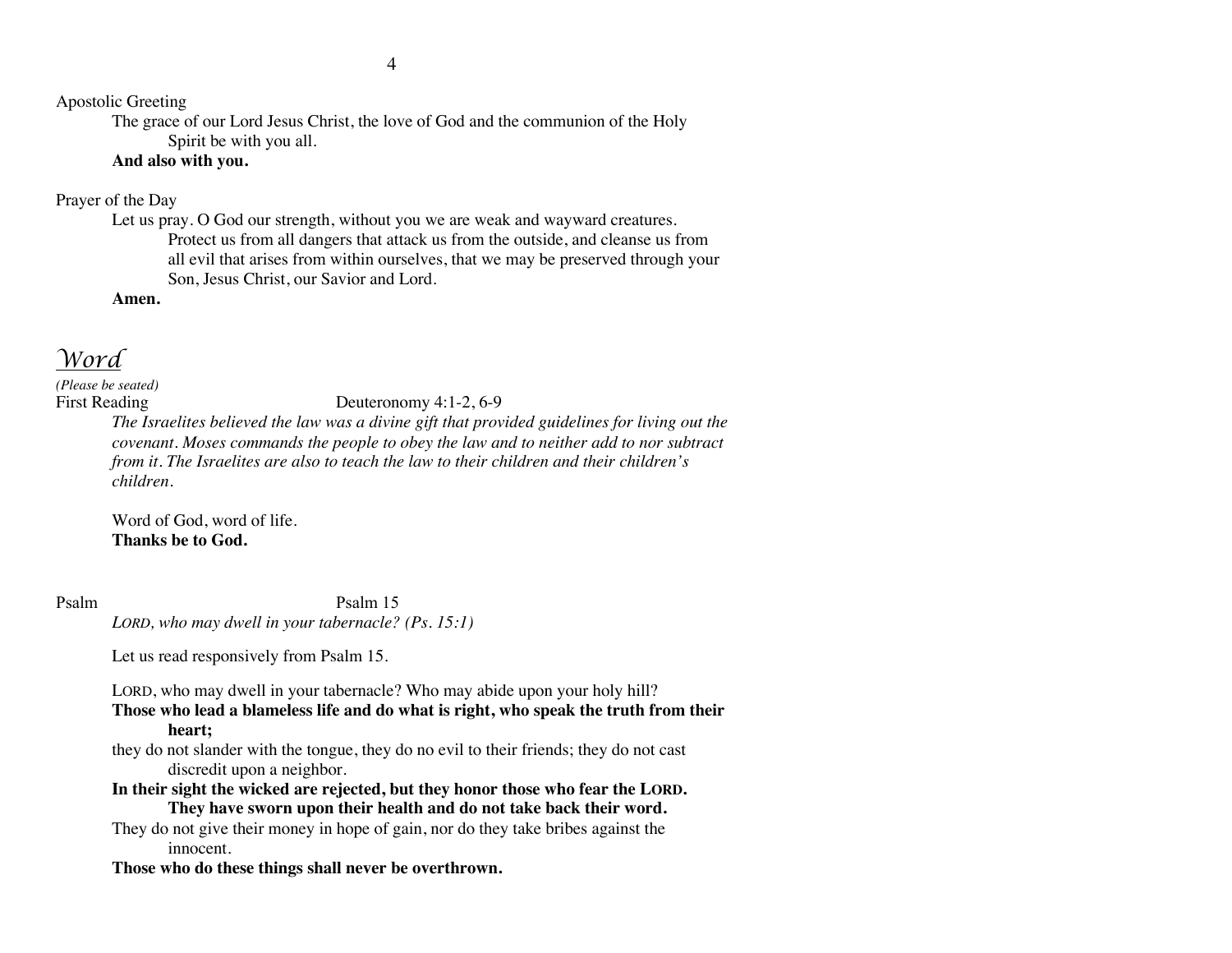Word of God, word of life. **Thanks be to God.**

Second Reading James 1:17-27

*The letter of James was intended to provide first-century Christians with instruction in godly behavior. Here Christians are encouraged to listen carefully and to act on what they hear, especially by caring for those least able to care for themselves.*

Word of God, word of life. **Thanks be to God.**

*(Please stand as you are able)*

#### Gospel Acclamation **#512 Lord, Let My Heart Be Good Soil**

Lord, let my heart be good soil, open to the seed of your word. Lord, let my heart *be good soil, where love can grow, and peace is understood. When my heart is hard, break the stone away. When my heart is cold, warm it with the day. When my heart is lost, lead me on your way. Lord, let me heart, Lord, let my heart, Lord, let my heart be good soil.*

Text and Music: Handt Hanson, b. 1950. Tune: Good Soil, Irrg. Copyright © 1985 Prince of Peace Publ./Changing Church, Inc. Podcast/Streamed/Reprinted with permission under One License A-703603. All rights reserved.

#### Gospel Mark 7:1-8, 14-15, 21-23

*Mark's gospel depicts Jesus as challenging traditional ways in which religious people determine what is pure or impure. For Jesus, the observance of religious practices cannot become a substitute for godly words or deeds that spring from a faithful heart.*

The holy gospel according to Mark the  $7<sup>th</sup>$  chapter. **Glory to You O Lord.**

The Gospel of the Lord for you this day. **Praise to You, O Christ.**

*(Please be seated)*

Sermon Pastor Ann Williams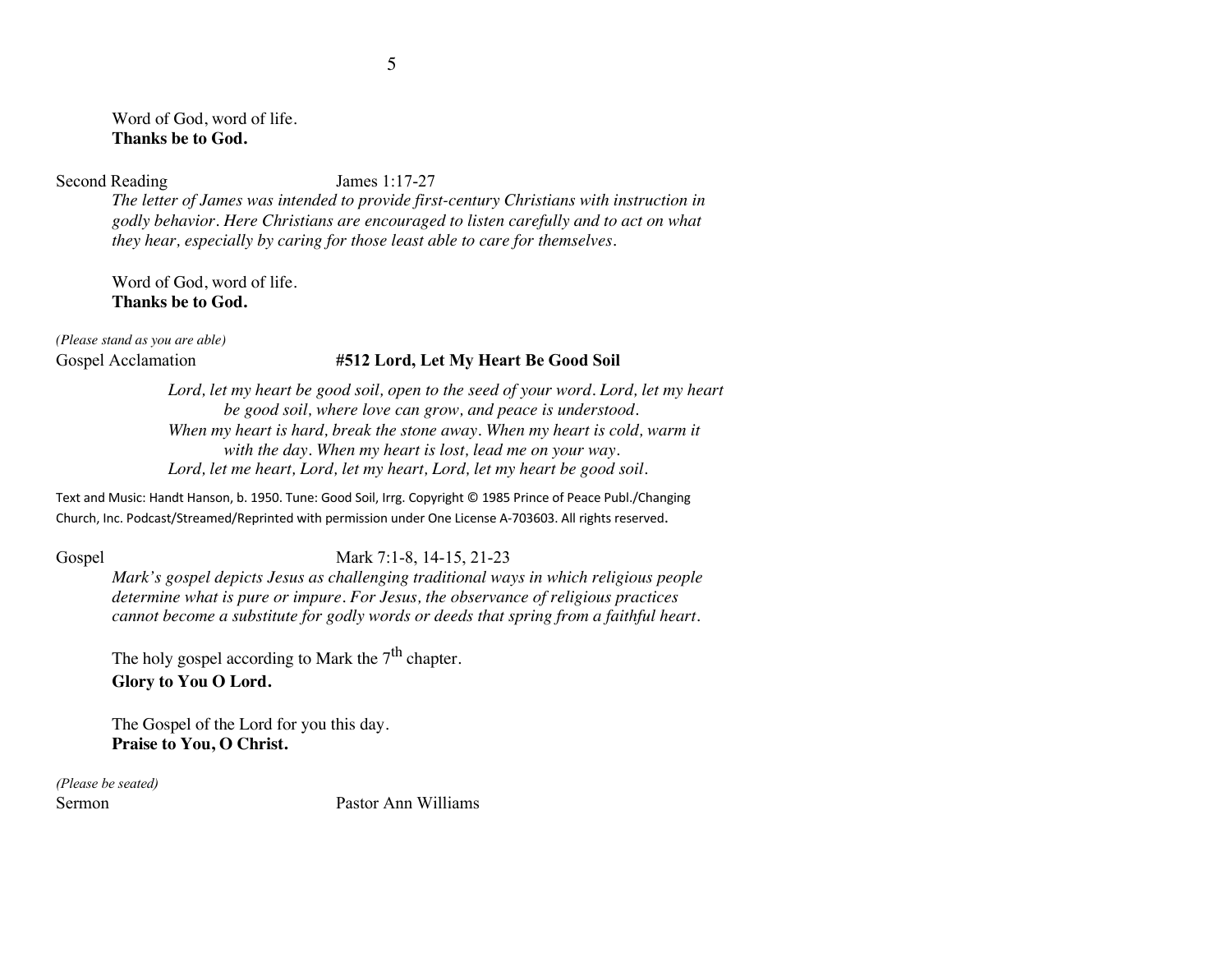#### Hymn of the Day **#717 Let Justice Flow like Streams**

*(Prayer Cards will be collected during the hymn of the day)*

- *1. Let justice flow like streams of sparkling water, pure, enabling growth, refreshing life, abundant, cleansing, sure.*
- *2. Let righteousness roll on as others' cares we heed, an ever-flowing stream of faith translated into deed.*
- *3. So may God's plumb line, straight, define our measure true, and justice, right, and peace pervade this world our whole life through.*

Text: Jane Parker Huber, b. 1926. Text © 1984 Jane Parker Huber, admin. Westminster John Knox Press. Music: Aaron Williams, 1731-1776. Tune: St. Thomas, SM. Podcast/Streamed/Reprinted with permission under One License A-703603. All rights reserved.

Profession of Faith The Apostles' Creed **I believe in God, the Father almighty, creator of heaven and earth.**

> **I believe in Jesus Christ, God's only Son, our Lord, who was conceived by the Holy Spirit, born of the virgin Mary, suffered under Pontius Pilate, was crucified, died, and was buried; he descended to the dead.**

**On the third day he rose again; he ascended into heaven, he is seated at the right hand of the Father, and he will come to judge the living and the dead.**

#### **I believe in the Holy Spirit, the holy catholic church, the communion of saints, the forgiveness of sins, the resurrection of the body, and the life everlasting.**

Prayers of Intercession

Made children and heirs of God's promise, we pray for the church, the world, and all in need.

... Lord, in your mercy, **hear our prayer.**

Receive these prayers, O God, and those in our hearts known only to you; through Jesus Christ our Lord.

**Amen.**

Sharing the Peace of Christ The peace of the Lord be with you all. **And also with you.**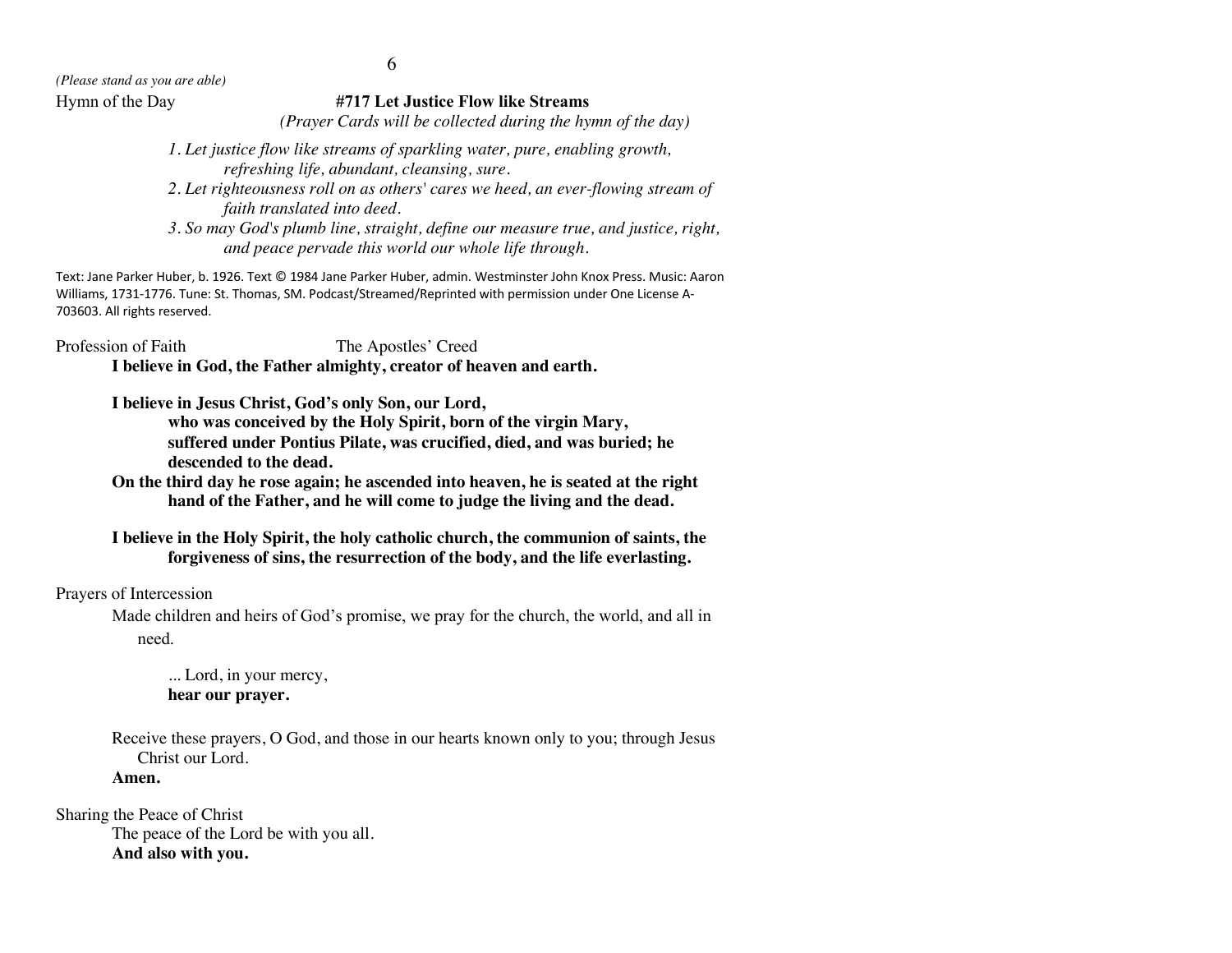*(Please be seated)*

#### 8:30 *Meditation* by Richard Syner – John Paradowski, Organ

10:15 *Berceuse* by Gina Sprunger – George Ubell, Piano

*(Please stand as you are able)*

#### Offertory Response **#884 Praise God, from Whom All Blessings Flow**

*Praise God, from whom all blessings flow; praise him, all creatures here below; praise him above, ye heav'nly host; praise Father, Son, and Holy Ghost. Amen.* Text: Thomas Ken, 1637-1711. Music: Louis Bourgeois, 1510-1561. Tune: Old Hundredth, LM.

Offering Prayer

Let us pray. Teach us, O God, not to be hidebound "teaching human precepts as doctrines." Motivate us by a love for you the selfsame love that offers these gifts. Gather what has been sown among us and strengthen us in this meal. Through Jesus Christ our Lord.

#### **Amen.**

Great Thanksgiving The Lord be with you. **And also with you.** Lift up your hearts. **We lift them to the Lord.** Let us give thanks to the Lord our God. **It is right to give our thanks and praise.**

Eucharistic Prayer

Lord's Prayer Gathered into one by the Holy Spirit, let us pray as Jesus taught us. **Our Father in heaven, hallowed be your name, your kingdom come, your will be done, on earth as in heaven. Give us today our daily bread. Forgive us our sins as we forgive those who sin against us. Save us from the time of trial and deliver us from evil. For the kingdom, the power, and the glory are yours, now and forever. Amen.**